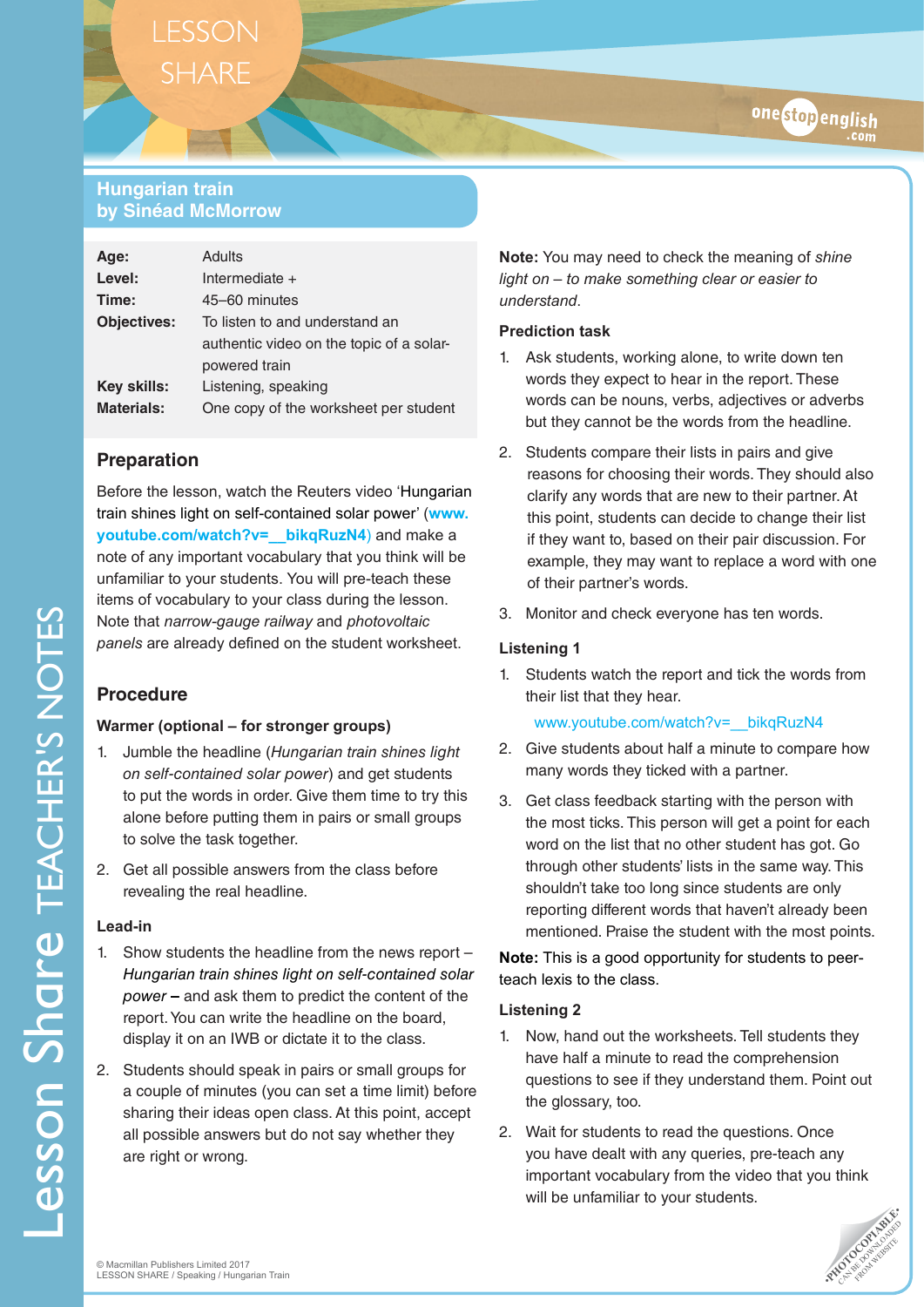## **Hungarian train by Sinéad McMorrow**

- 3. Then, instruct them to make notes of their answers while watching the video again.
- 4. Once they have finished, put students in pairs to compare their answers.
- 5. Check the answers with the whole class.

## **Key (suggested answers):**

- 1. limited range and the need to stop and recharge when the battery is low
- 2. 100 square feet of photovoltaic panels on the roof of the train convert solar radiation into electricity
- *3. collecting solar energy on the train itself for use by electrical engines. Other models use solar panels at the train station. Putting solar panels on a moving vehicle is unique, according to* László Lengyel.
- 4. The brakes recover and store part of the energy used when braking and use it to propel the train later on – similar to Formula 1 racing cars.
- 5. There is nothing that produces pollution.
- 6. high maintenance costs

## **Follow-up discussion**

- 1. Put students into small groups of three or four to discuss the questions on the worksheet. Set a time limit of five minutes. Monitor while students are speaking and make a note of any good or bad uses of language that you hear. If you notice that a student is not participating in the discussion, encourage them gently.
- 2. When the time is up, get each group to report back on their discussion and allow other groups to react to their ideas.
- 3. You can round off the lesson by doing some delayed feedback on the board using the notes you made during the discussion. Get students to identify the incorrect sentences and to correct them



onestopenglish